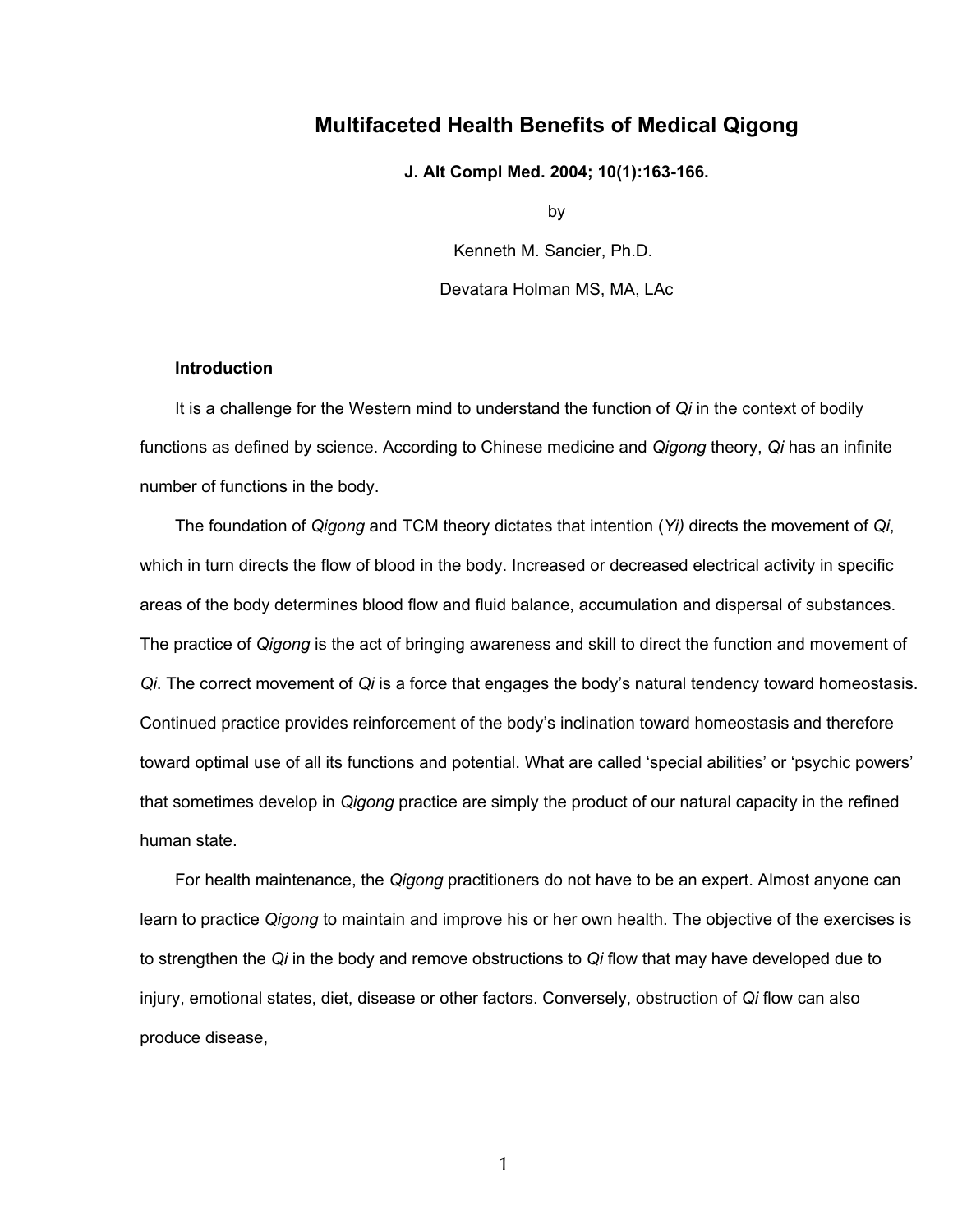Of all the energy medical practices, *Qigong* has the most developed theoretical basis and has been subjected to the most extensive research. In China, the collected knowledge about the therapeutic benefits of *Qigong* was developed over thousands of years. Medical *Qigong* is now practiced in clinics and some hospitals that integrate traditional Chinese medicine (TCM) and conventional Western medicine. In Western hospitals *Qigong* is among several complementary practices used including Therapeutic Touch, Mindful Meditation and Reiki.

#### **Clinical Research Demonstrates the Multifaceted Effects Qigong**

In the early 1980's Chinese scientists initiated research on the health and healing claims of *Qigong*. Of the hundreds of research studies that were performed, few were published because suitable journals were unavailable. However, about 1400 reports were published as abstracts in the proceedings of conferences. English abstracts of these reports as well as those from scientific journals are collected in the Qigong *Database™* that presently contains more than 2000 records of *Qigong* studies and is available from the Qigong Institute.(Sancier KM 2000) One of the authors has discussed the medical benefits of *Qigong.*(Sancier KM 1994; Sancier KM 1996a; Sancier KM 1996b; Sancier KM 1999; Sancier KM Weintraub 2000)

Wang and Xu, two western-trained doctors in China explored some of the multiple health benefits of self-practice Qigong as summarized in the table.(Wang CX 1991; Wang CX 1993; Wang CX 1995)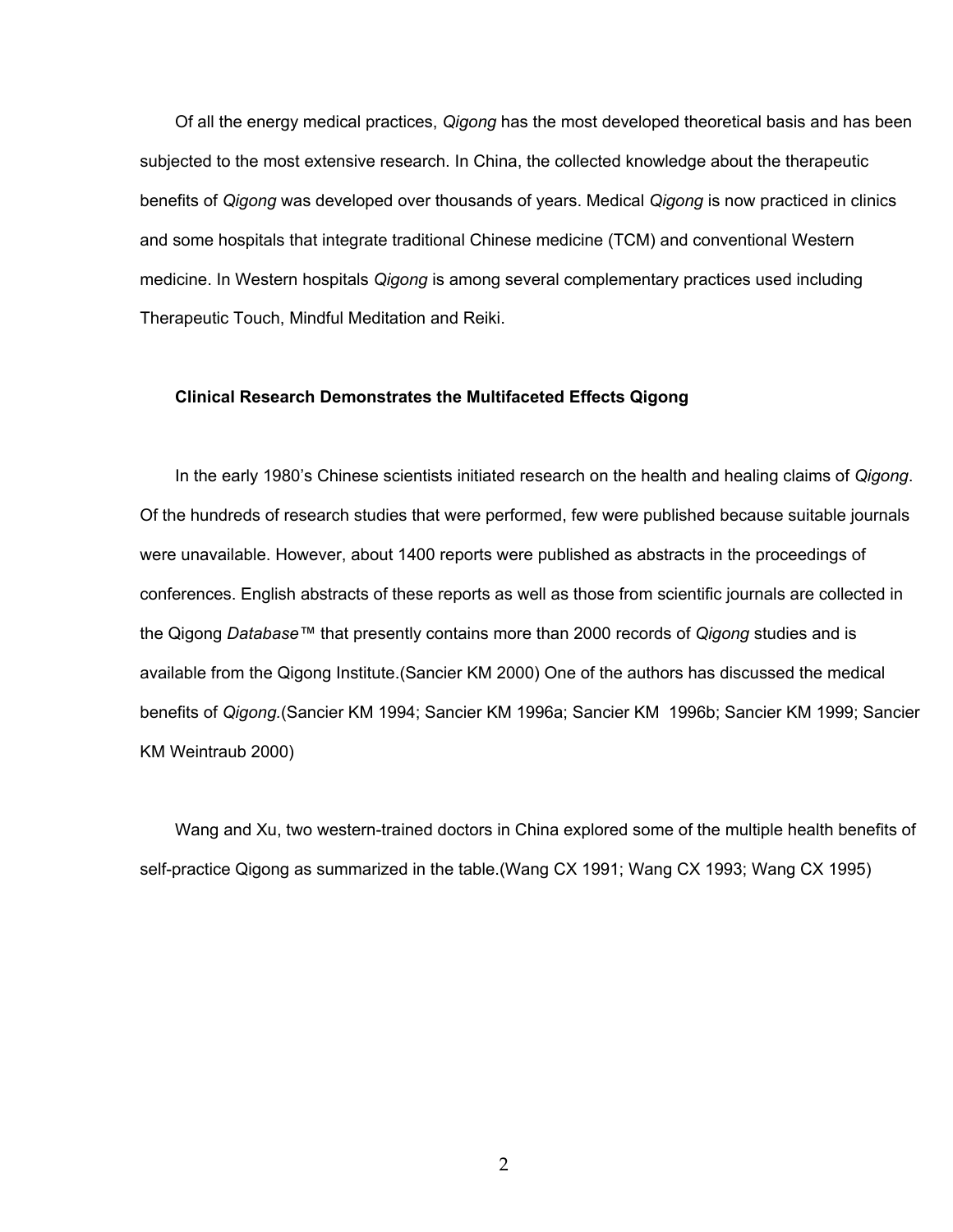| Activities of two messenger cyclic nucleotides                      |
|---------------------------------------------------------------------|
| Anti-aging                                                          |
| Antithrombin III                                                    |
| Asthma                                                              |
| Blood flow to the brain for subjects with cerebral arteriosclerosis |
| Blood pressure                                                      |
| <b>Blood viscosity</b>                                              |
| Bone density                                                        |
| Cerebral functions impaired by senility                             |
| Endocrine gland functions                                           |
| Erythrocyte deformation index                                       |
| Factor VIII-related antigen                                         |
| Hypertension                                                        |
| Immune system                                                       |
| Longevity, 50% greater; after Qigong 30 min/twice daily, 20 years   |
| Plasminogen activator inhibitor                                     |
| Serum estradiol levels in hypertensive men and women                |
| Serum lipid levels                                                  |
| Sexual function                                                     |
| Strokes, 50% fewer after Qigong 30 min/twice daily, 20 years        |

One of the prime benefits of *Qigong* is stress reduction, and a main ingredient of practice is intention (i.e., *Yi*) that uses the mind to guide the *Qi*. While *Qi* itself has not been measured, multiple types of measurements demonstrate the effects of *Qi* on the body. For example, simultaneous measurements of the interaction between a *Qigong* master and receiver included respiration, EEG, vibrations, blood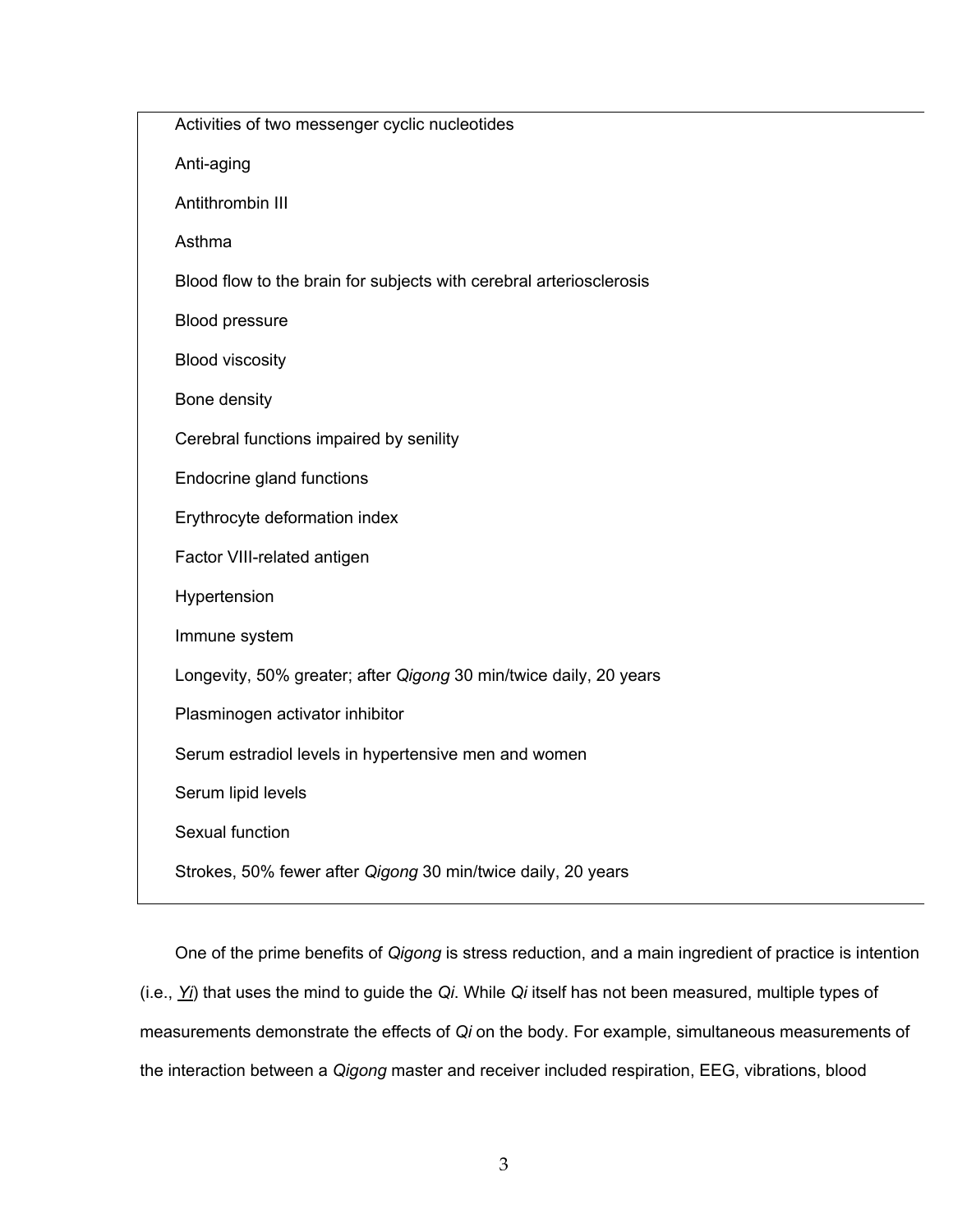pressure, skin conductivity, and heart rate variability.(Yamamoto M 1997) Different physiological measurements have sought information about the effects of *Qigong* on the brain and emotions. These include measurements by high-resolution electroencephalography (EEG), functional MRI (fMRI), neurometer measurements, and applied kinesiology. Neuroimaging methods were used to study regional brain functions, emotions and disorders of emotions. Differences were found on the effects on the brain during meditation by *Qigong* and by Zen meditation.(Kawano K 1996) The effects of emitted *Qi* (*waiqi*) has also been extended to cell cultures, growth of plants, seed germination, and reduction of tumor size in animals.(Sancier KM 1991) Spiritual healing, which involves the mind, has been the subject of two volumes by Benor.(Benor DJ 2001; Benor DJ 2002) His discussions also include scientific studies describing the beneficial effects of prayer on subjects' health.

The work of Richard Davidson and Paul Ekman, researchers of the Mind and Life Institute, may go a long way to illustrate the role of intention alone on the brain and body.(Davidson JD 1999) In current studies underway at University of California at San Francisco Medical School and University of Wisconsin, they are observing the electrical mechanisms in the brains of highly trained Buddhist lamas during various states of focused intention. Using functional, fMRI, high-resolution EEG and state-of-theart reflex monitoring, their early results illustrate that electrical activity and blood flow in the brain can be directed by conscious intention. Through systematic and repeated practice of intention, well-practiced lamas have succeeded in training the brain to direct electrical activity away from areas associated with the biochemistry of stress, tension and disturbing emotional or physical states (i.e., the amygdala and right prefrontal cortex) and increase activity in the area associated with the biochemistry of healthful emotional and physical states (i.e., the left prefrontal cortex). Moreover, they have observed that the state of conscious intention on compassion engages a state of relaxation and well being which surpasses even that achieved during a state of rest. The early results of this research suggests that parts of the brain thought previously to be fixed in function, such as the stress reflexes of the reptilian brain, may in fact be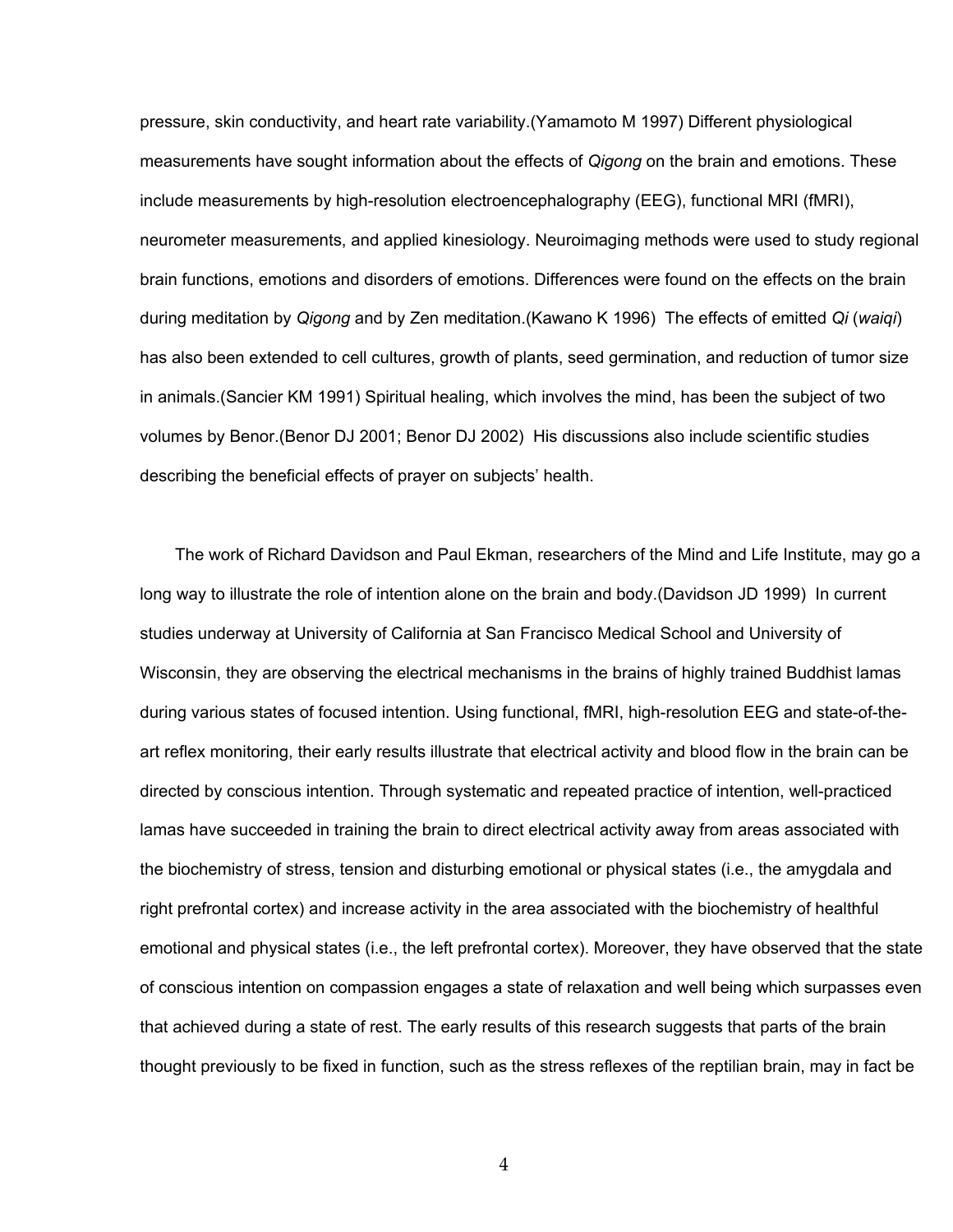plastic in nature, able to be changed, shaped and developed through ongoing practice of conscious intention.(Lama Dalai 2003)

Cost containment of healthcare is a subject of vital contemporary interest. For example, in the treatment of asthma self-applied *Qigong* led to significant cost decreases, such as reduction in days unfit for work, hospitalization days, emergency consultation, respiratory tract infections, and number of drugs and drug costs.(Reuther I 1998)

### **Recommendations**

The vast research of medical benefits of *Qigong* offers a rich source of information for benefiting mankind. Medical cost containment is an attractive benefit of *Qigong* practice and should be further explored to provide healing potential without side effects.

The science and art of *Qigong* may open a window into new thinking about health, medicine, psychology and spirituality. It is a physical, mental and spiritual practice that continuously supports our natural tendency toward homeostasis. If that tendency is supported with regularity, allowing one to hover more closely to that point of balance, then the entire being can experience a tremendous evolutionary advantage. Innate abilities have an opportunity to develop; the senses more keen, organ function more consistent and strong, the sympathetic nervous system relaxed, parasympathetic nervous system efficient, the mind relaxed, alert, clear, freely channeling messages in a multitude of new and diverse directions.

From a scientific point of view, the promise of *Qigong* practices provides new avenues for understanding some of the subtle aspects of human life and its natural inclination to strive for balance. For clinicians it shifts our focus from a battle with disease to a cultivation of health. For practitioners of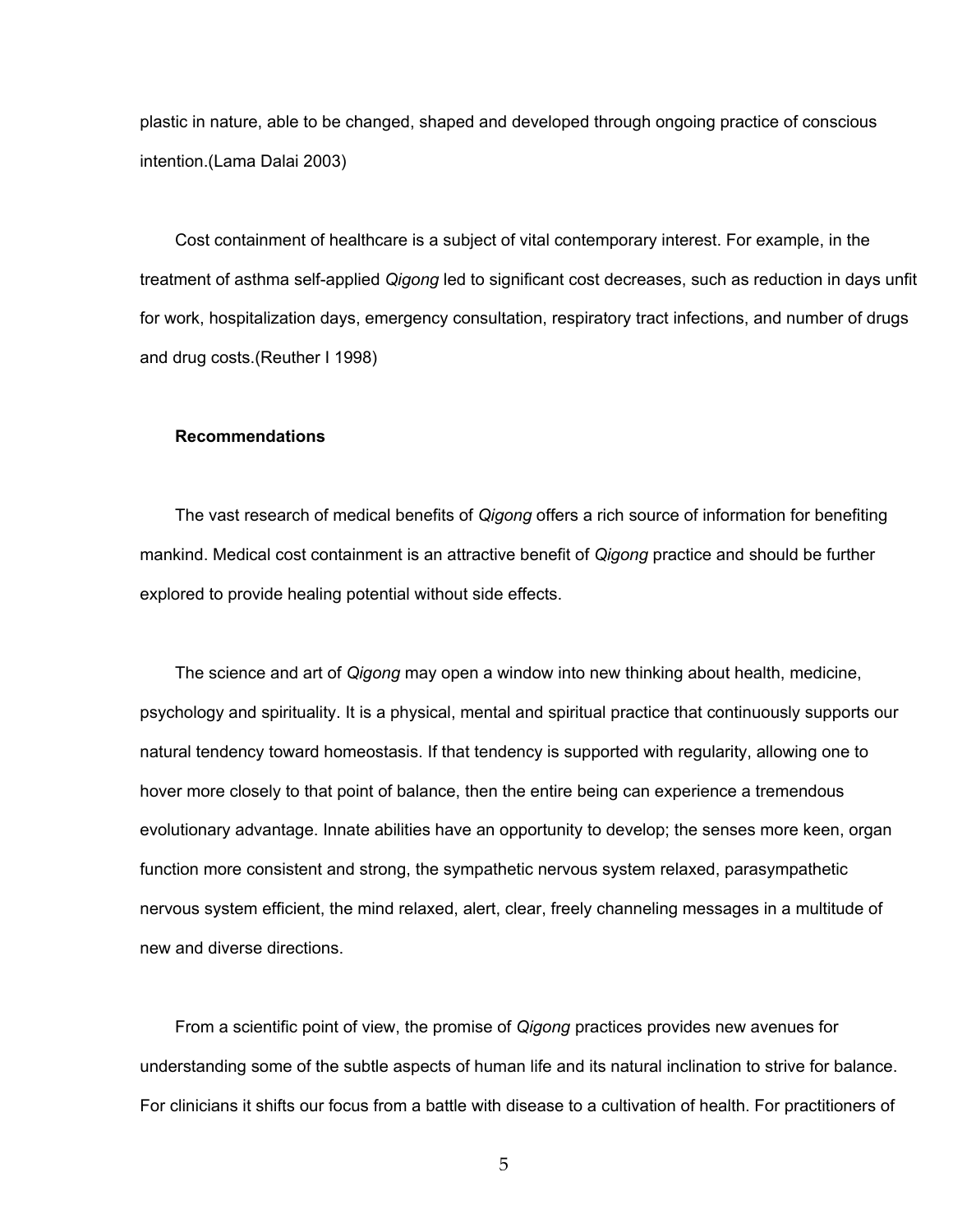*Qigong*, it gives us an experiential understanding of greater balance within ourselves and of the cultivation our individual physical, mental and spiritual potential.

# Reference List

- Benor DJ. Spiritual healing-scientific validation of a healing revolution. Vol. 1. Visions Publications, Southfield, MI 48034, 2001.
- Benor DJ. Spiritual healing-scientific validation of a healing revolution, Prof. supplement. Vol. 2. Vision Publications, Southfield, MI 48034, 2002.
- Davidson JD, Abercrombie H, Nitschke JB, Putnam K. Regional brain function, emotion and disorders of emotion. Current Opinion in Neurobiology 1999; 9:228-34.
- Kawano Kimiko 1, Kushita Kouhei N 2. The Function of the Brain using EEGs during Induced Meditation. J Intl Soc Life Info Science 1996; 14(1):91-3.
- Lama Dalai, Goleman Daniel. Destructive Emotions, how can we overcome them? New York, NY: Bantam Books, 2003.
- Reuther I, Aldridge D. Treatment of bronchial asthma with qigong Yangsheng–A pilot study. J Altern Complement Med 1998; 4(2):173-83.
- Sancier KM. The effect of qigong on therapeutic balancing measured by electroacupuncture according to Voll (EAV): A preliminary study. Acupunct Electrother Res 1994; 19(2/3):119- 27.

Sancier KM. Anti-Aging Benefits of Qigong. J Intl Soc Life Info Science 1996a; 14(1):12-21.

Sancier KM . Medical applications of qigong. Altern Ther Health Med 1996b; 1(4).